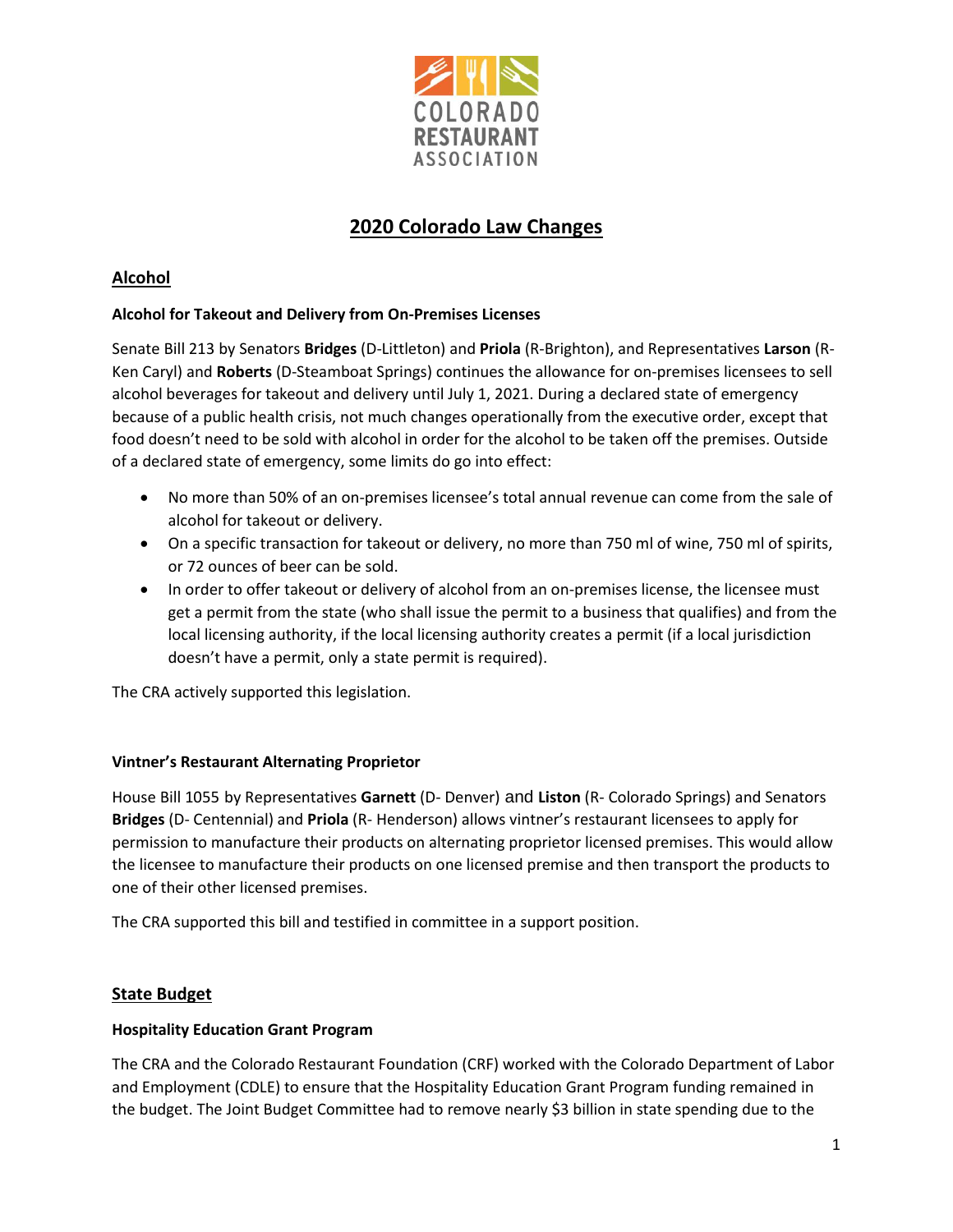

economic impact of COVID-19. This meant many programs were being slashed from the state budget. However, because of the work by the CRA and the CRF, this program was defended by CDLE and remained in the final state budget.

The CRF has utilized this grant funding over recent years to expand to 44 schools and is expected culinary and hospitality education to serve more than 1,200 students in the upcoming academic year. Additionally:

- 31 high schools have confirmed their partnership with Metropolitan State University of Denver's School of Hospitality on a CO ProStart Concurrent/Dual Credit Program. Expected enrollment 600 students.
- 50 Youth Apprentices are confirmed for Culinary Arts YA programs at Cherry Creek Innovation Campus and Warren Tech.
- 36 students are confirmed for the CCIC Lodging and Resort Management pilot-program.

## **Taxes**

## **Adjust Tax Expenditures for State Education Fund**

House Bill 1420 by Representatives **Sirota** (D-Glendale) and **Gray** (D-Broomfield) and Senators **Moreno** (D-Commerce City) and **Hansen** (D-Denver) would have decoupled the state from several valuable federal business tax deductions, capped the net operating loss tax exemption at \$400,000, and eliminated the manufactured energy tax exemption and regional home office tax credit. This would have cost businesses hundreds of millions of dollars per year.

The bill was almost completely gutted after a tremendous outcry from the business community, including the Colorado Restaurant Association.

## **Introduced**

- Would have capped the utility sales tax credit to a max of \$1,000 per entity
- Would have capped the current net operating loss tax exemption that businesses take to carry forward business losses to \$400,000 a year
- Would have removed a long-standing regional home office tax credit

## Amended/Final

- Removed the proposed cap on the utility sales tax credit; businesses can take the credit, like always
- Removed the \$400,000 cap on the current net operating loss tax exemption that businesses take for the carry-forward of business losses
- Allowed continuation of the longstanding regional home office tax credit
- Removed detrimental annuity plan language
- Increased the thresholds of the tax deduction allowed under the federal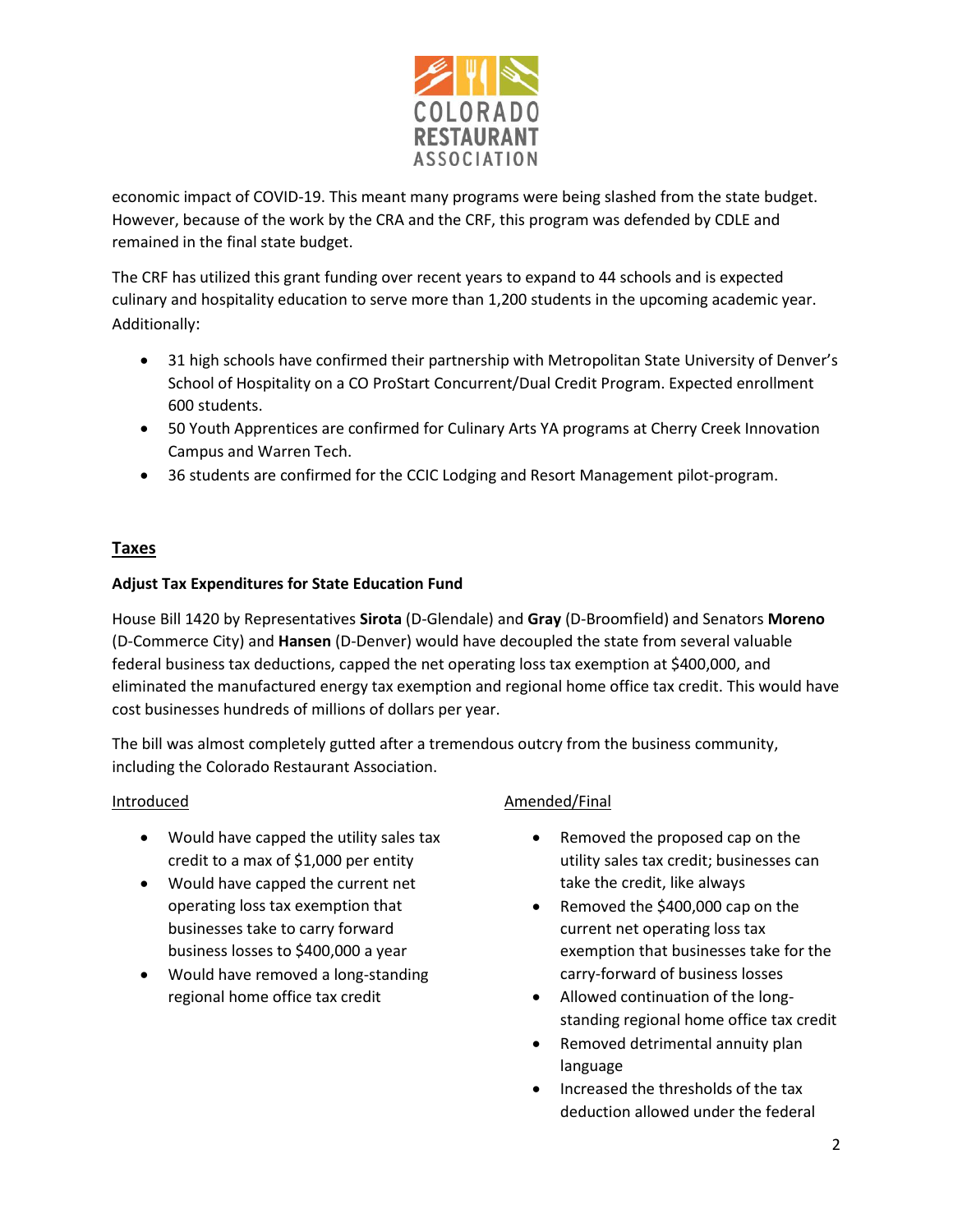

Tax Cuts & Jobs Act 199A deduction thereby protecting small and mid-sized businesses that take the deduction.

The CRA worked with the business community to amend this legislation, as it was clear this was going to pass.

## **State Addresses Data for Sales and Use Tax Collection**

House Bill 1023 by Representatives **Kraft-Tharp** (D- Arvada) and **Van Winkle** (R- Highlands Ranch) and Senators **Williams** (D- Denver) and **Tate** (R- Centennial) establishes a hold harmless provision for businesses that use the State's geographic information system database to determine the sales and use tax rates for different jurisdictions, with the requirement that the database be at least 95% accurate. This prevents businesses from being held liable for any miscalculations or incorrect sales tax payment if they are using this database.

The CRA supported this bill.

## **Labor Issues**

## **Unemployment Insurance**

Senate Bill 207 by Senators **Hansen** (D- Denver) and **Winter** (D- Westminster), and Representatives **Gray** (D- Broomfield) and **Sullivan** (D- Centennial) changes the way unemployment insurance claims are handled for workers who have been laid off or furloughed due to COVID-19 for the next two calendar years.

This bill will increase the partial unemployment benefit an individual is eligible to receive and the qualifying reasons they can receive them. Under the current system, an employee can earn up to 25% of their weekly benefit amount and still be paid their full benefit payment. After that, the Division of Unemployment Insurance will reduce their benefit payment by one dollar for each dollar earned. For example, if the weekly benefit amount is \$100, they can earn up to \$25 per week and still receive the full \$100 per week. This bill changes the formula to allow employees to earn up to 50% of their weekly benefit amount and still be paid their full benefit payment.

The bill also makes changes to the Work Share Program. Under existing law, businesses can apply for the Work Share program to allow their employees to collect unemployment benefits while working so long as the employees' normal weekly work hours have been decreased by at least 10% and no more than 40%. This new bill removes the 40% limit and allows the division to set the new threshold in rule making.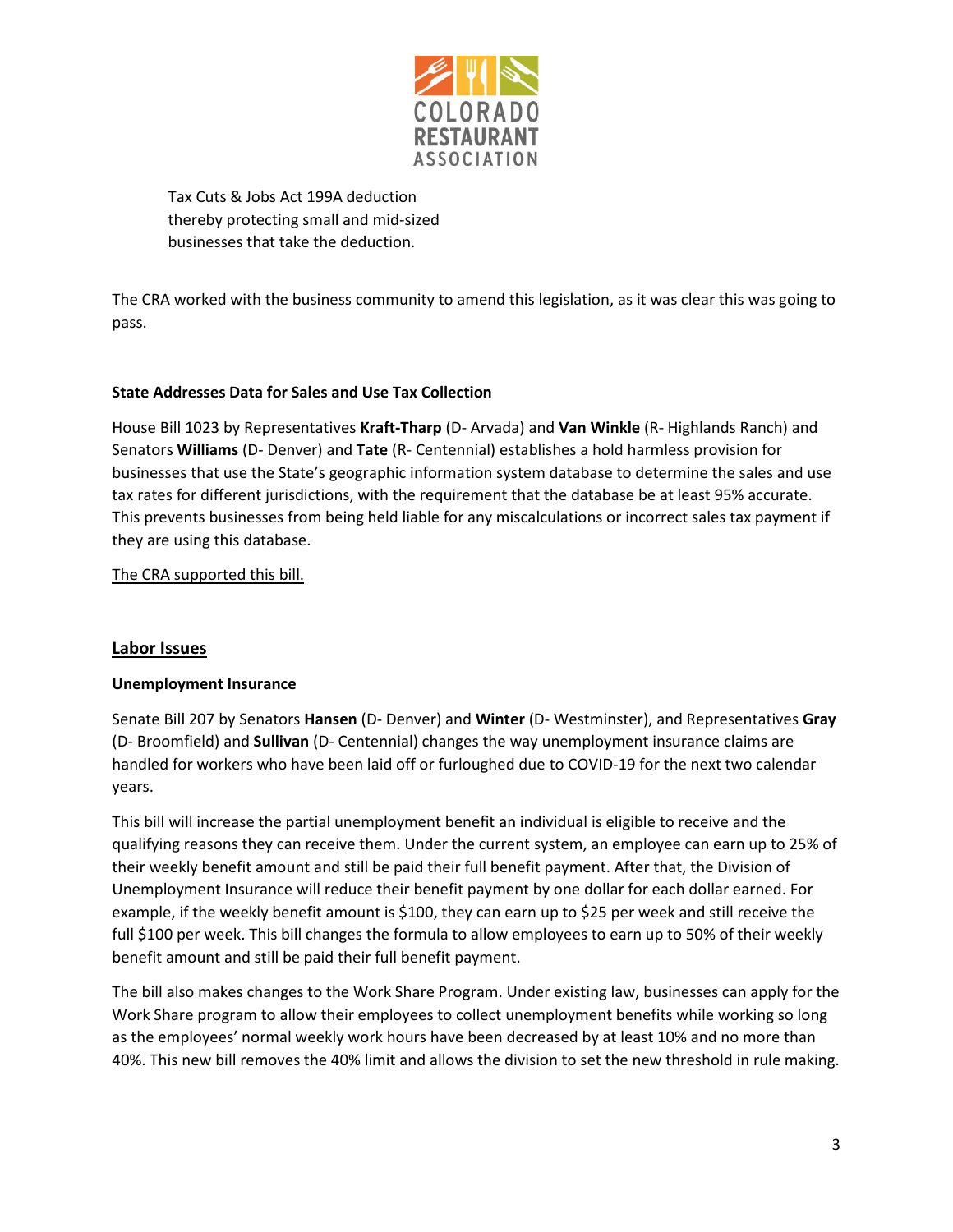

The bill changes qualifying reasons an individual can receive unemployment benefits, and requires the division to consider the following reasons for job separation when granting their full or partial benefit:

- Separating from employment because the employer requires the employee to work in an environment that is not in compliance with federal centers of disease control, state and federal laws concerning disease mitigation, an Executive Order requiring the employer to close/change the operation of their business, or a public health order to close/change the operation of the business.
- Separating from employment because the employee is the primary caretakers of a child enrolled in a school that is closed due to a public health emergency or a family member/household member who is quarantined due to an illness during a public health emergency.
- Separating from employment because the employee is immunocompromised and more susceptible to illness or disease during a public health emergency as evidenced by the employee's health care provider.

Finally, the bill makes changes to increase the employee wage base. The wage base is multiplied by an employer's combined rating to calculate their unemployment premiums. The wage base will be increased incrementally until it reaches \$30,600 in 2026. The wage base increase was put into the bill instead of implementing the unemployment fund solvency surcharge. As it currently stands, the state unemployment fund is projected to be completely insolvent by the end of June, 2020. We anticipate that the conversation around this bill will continue going forward, and we may see changes to the incremental wage base increase in future legislative sessions.

The CRA was opposed to this bill and worked with a broader business coalition to advocate for business friendly amendments. The bill was signed into law by the Governor.

## **Paid Sick Leave**

Senate Bill 205 by Senators Fenberg (D-Boulder) Bridges (D-Littleton) and Representatives Becker (D-Boulder) Caraveo (D-Thornton) requires that businesses allow workers one hour of paid sick leave for every 30 hours worked with a max of 48 hours a year. These hours can be used by an employee who is sick, has medical appointments, or needs to help a family member who is sick or has medical appointments. During a declared health emergency, employers must provide 80 hours of paid sick leave.

## Introduced

- Contained a rebuttable presumption of guilt that if an employer took any adverse action against an employee within 90 days of the employee using their paid sick leave, it was assumed that the action was taken because the employee took paid sick leave.
- The definition of "family member" was very broad and would have included people who are normally not considered family members like roommates.
- No ability for the employer to remedy a problem before litigation.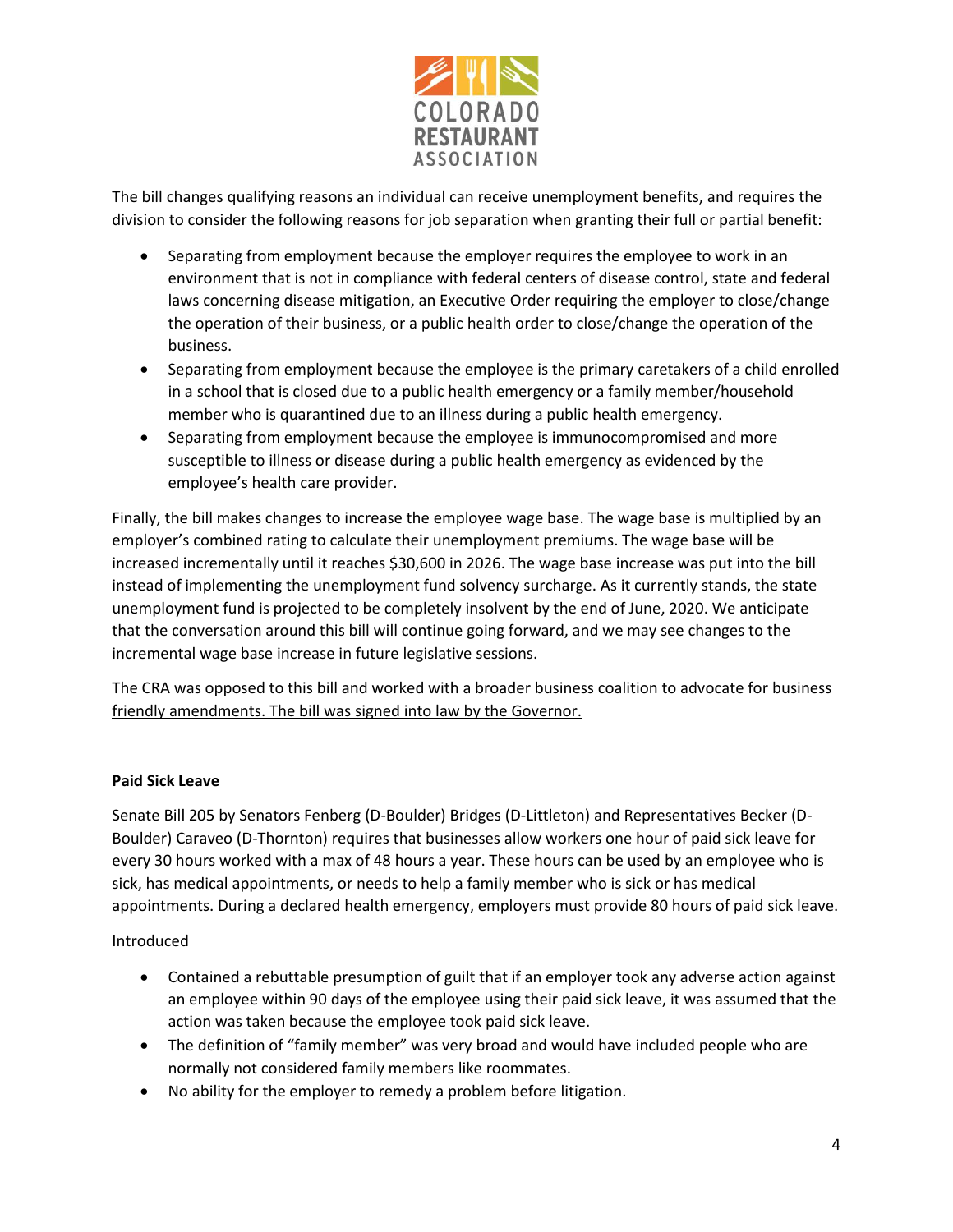

- Would have allowed an employee to carry over 48 hours of paid leave at the end of the year, use that 48 hours, and accrue an additional 48 during the year.
- Required an employer to reinstate an employee's earned leave if they leave employment and return within a year.
- Would not have allowed employers to determine policies on how paid sick leave is requested.
- No documentation needed to be provided by the employee in order to take any amount of leave.
- During a declared health emergency, employees get an additional 80 hours of paid sick leave.
- No recourse for employers if an employee used the sick leave in a way that wasn't allowed.

#### Amended/Final

- Removed the rebuttable presumption of guilt.
- Definition of "Family member" was narrowed to a person whom the employee is responsible for providing health or safety related care.
- Employers have 14 days to remedy a problem before litigation.
- Capped the amount of time an employee can take paid sick leave to 48 hours a year, including any hours that were rolled over from the previous year.
- Required an employer to reinstate an employee's earned leave if they leave employment and return within 6 months.
- Allows employers to determine policies on how paid sick leave can be requested to include oral, written, or electronic requests.
- Required that for leave of four or more days, the employer can require documentation like a doctor's note – that the leave is for an authorized purpose in the bill.
- Allows an employer to count an employee's unused paid sick leave toward the 80 hours of paid sick leave required during a declared health emergency.
- Allows an employer to discipline an employee for violating any provisions of the law

The CRA worked with the business community to amend this legislation as it was clear this was going to pass.

#### **Whistleblower Protection in Public Health Emergencies**

House Bill 1415 by Representatives **Herod** (D-Denver) and **Sullivan** (D-Centennial) and Senators **Pettersen** (D-Lakewood) and **Rodriguez** (D-Denver) prohibits discrimination and retaliation against employees who raise workplace safety concerns during a public health emergency. This bill was amended multiple times as it moved through the process.

#### Introduced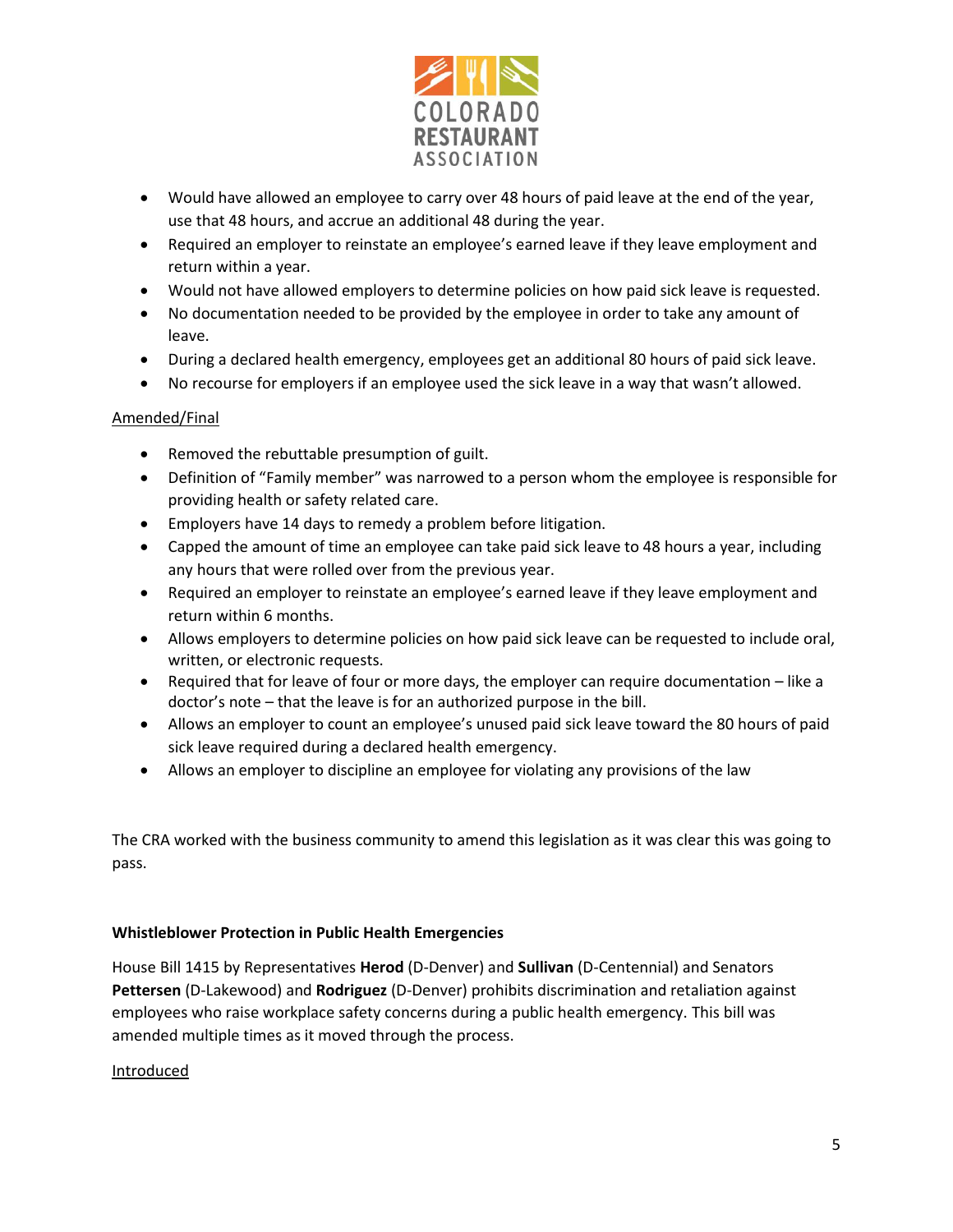

- Contained a rebuttable presumption of guilt that if an employer took any adverse action against an employee within 90 days of the employee who raised workplace safety concerns, it was assumed that the action was taken because the employee raised the concerns.
- Allowed an employee to file a civil suit without any other action needed to be taken first, increasing litigation costs for employers.
- Allowed for investigating of claims made prior to the implementation of this legislation.
- Would have included a broad range of employers.

#### Amended/Final

- Removed the rebuttable presumption of guilt.
- Requires that all administrative processes be exhausted first before an employee can file a civil suit.
- Ensures that the bill is not retroactive and only applies to investigative complaints made after the bill is signed into law.
- Limits the definition of employer to an employer defined under the FLSA or one who contracts with 5 or more independent contractors.
- Clarifies that workers can still be terminated if they break other company policies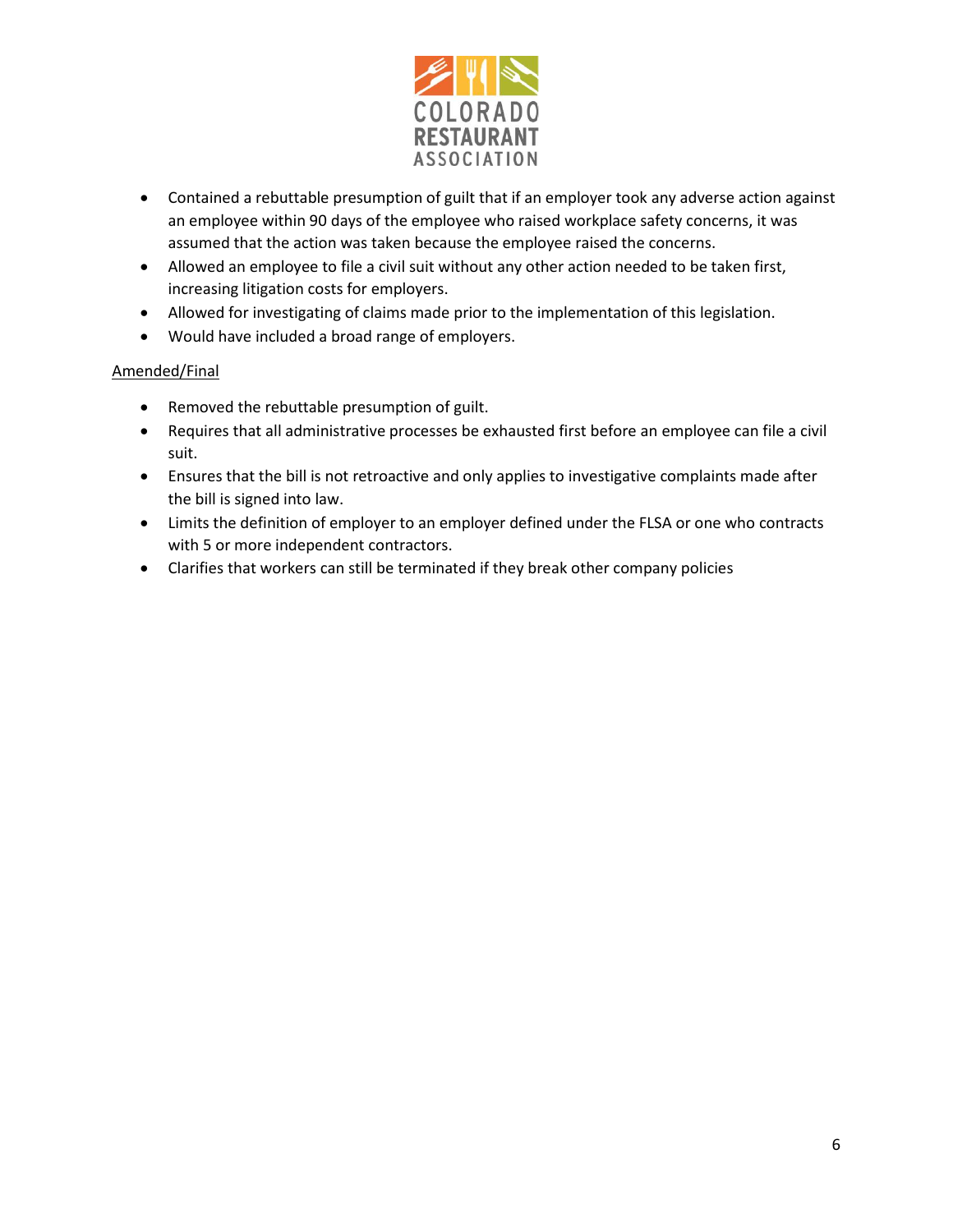

The CRA worked with the business community to amend this legislation as it was clear this was going to pass.

## **General Business**

#### **Dogs on Restaurant Patios**

Senate Bill 78 by Senator **Donovan** (D- Edwards), and Representatives **Garnett** (D- Denver) and **Neville** (R- Parker) authorizes retail food establishments to allow a person to bring their pet dog onto an outdoor dining area if certain conditions are met. The conditions outlined in the bill are very similar to the requirements in the existing statute that businesses would have to meet to seek their local governing body's approval.

The CRA supported this bill and testified in committee in a support position.

## **COVID-19 Response Bills**

#### **Use CARES Act Money Small Business Grant Program**

Senate Bill 222 by Senators **Winter** (D- Westminster) and **Bridges** (D- Centennial), and Representatives **Young** (D- Greeley) and **Will** (R- New Castle) establishes a \$20 million small business grant program using federal CARES Act dollars. Businesses with fewer than 25 employees, measured as full-time equivalent, who have been affected by economic hardship caused by COVID-19 are eligible. \$5 million of the money is reserved for small businesses within the tourism sector, including restaurants. Preference is given to small businesses that did not qualify for or receive a paycheck protection program (PPP) loan; is majority-owned by veterans, women, or minorities; or is located in a rural area.

The CRA actively supported this bill. Prior to the restart of the legislative session, the CRA wrote letters requesting a business grant program to the members of the General Assembly and Governor Polis. We were pleased to see that this request come to fruition.

#### **Small Business Recovery Loan Program Premium Tax Credits**

HB 1413 by Representatives **Bird** (D- Westminster) and **Cutter** (D- Jefferson County), and Senators **Zenzinger** (D- Arvada) and **Donovan** (D- Edwards) establishes a small business recovery loan program through the state. The program will be managed by an oversight board consisting of 5 appointed officials consisting of the State Treasurer, the Director of the Office of Economic Development, an appointee of the Speaker of the House, an appointee of the Senate President, and an appointee of the Governor. The program is funded by the proceeds from insurance premium tax credit purchases. The program will be funded in tranches; the state treasurer may invest up to \$30 million in FY 2020-21 and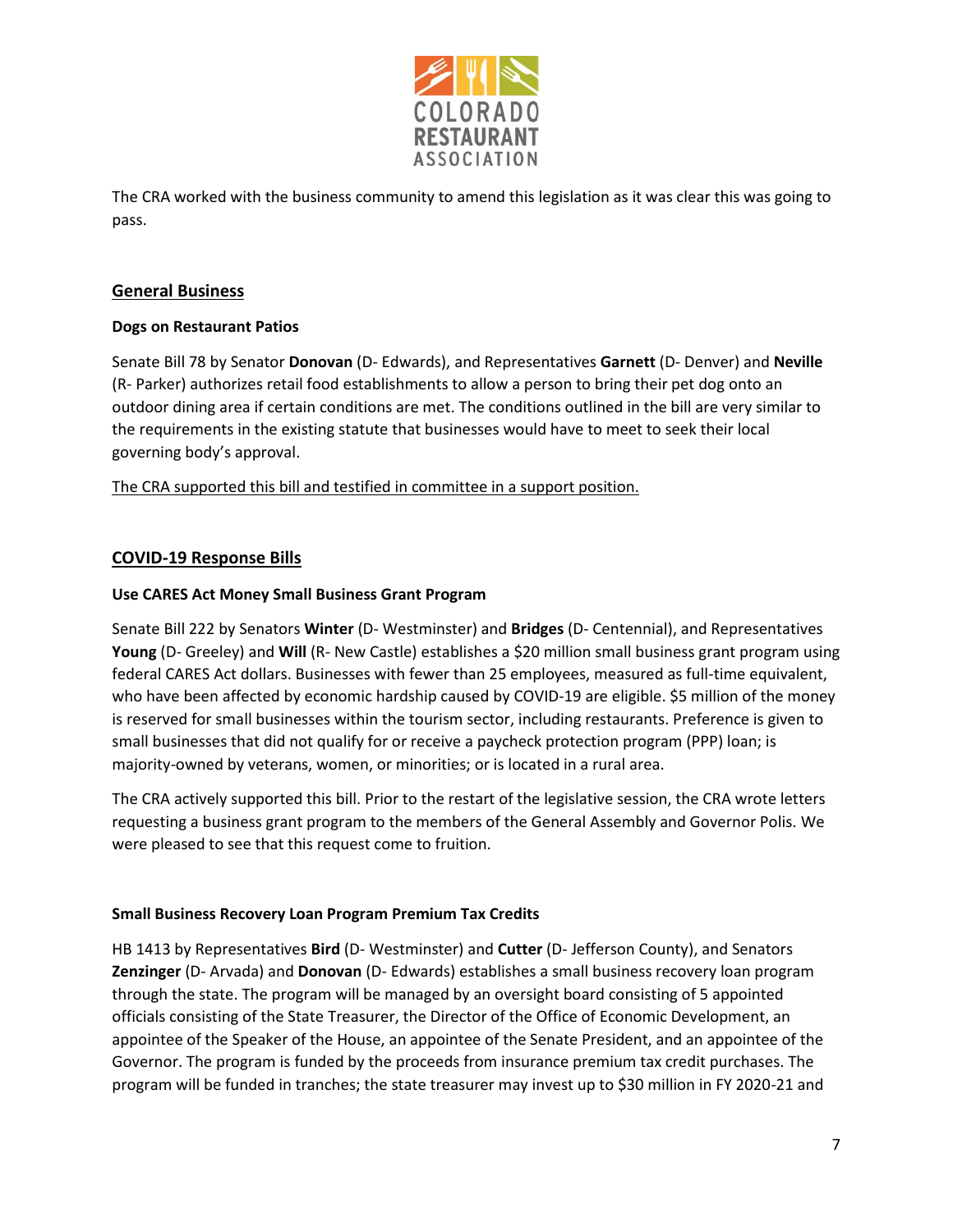

up to \$30 million in FY 2021-22. The total invested across both fiscal years may not exceed \$50 million. To be eligible, a business must:

- have its principal place of business in the state, and
- have at least 5 but fewer than 100 employees, and
- demonstrate that it had at least 2 consecutive years of positive cash flow prior to February 29, 2020, and
- demonstrate that it had a debt-service coverage ratio as of February 29, 2020 of a least one-toone.

The loan must be at least \$30,000 but no more than \$500,. The lo000ans will have a 5-year term with no penalty for prepayment. Principal and interest payments may be deferred for up to one year. The interest rates will be set by the oversight board but must be lower than would otherwise be available on a risk-adjusted basis from a commercial lender.

The CRA actively supported this bill. The CRA had also asked the General Assembly and the Governor to implement a small business COVID-19 loan program in our letters, and we are pleased to see the legislature pass this bill.

# **2020 General Assembly Extraordinary Session**

State lawmakers adjourned from the first extraordinary session of the seventy-second General Assembly in early December 2020. After being called back by Governor Polis to consider urgent legislation related to COVID-19, state legislators passed 10 bills targeted toward four legislative goals:

- 1. A small business relief package with direct aid and tax relief
- 2. Housing and rental assistance
- 3. Support for child care providers
- 4. Expanding broadband access to students and educators

Of those 10 bills, three provided direct relief to restaurants through business assistance grants, sales tax relief, and the temporary ability for counties to regulate third party delivery companies. We were actively involved by advocating for restaurants through this legislative process, and we are grateful to the state legislature and Governor Polis for their efforts to provide much needed relief to the Colorado restaurant community.

Below are the bills that we actively lobbied, tracked, or amended:

**[Special Session Senate Bill 001](https://leg.colorado.gov/bills/SB20B-001) COVID-19 Relief for Small and Minority Business and Arts Organizations**  by Senators Winter (D- Westminster) and Priola (R- Henderson) and Representative Herod (D- Denver) provided \$37 million for direct relief to small businesses located in a county or other local government that is subject to, and in compliance with, severe capacity restrictions – specifically restaurants, bars, movie theaters, and gyms. The bill also provided state funding to the state Liquor Enforcement Division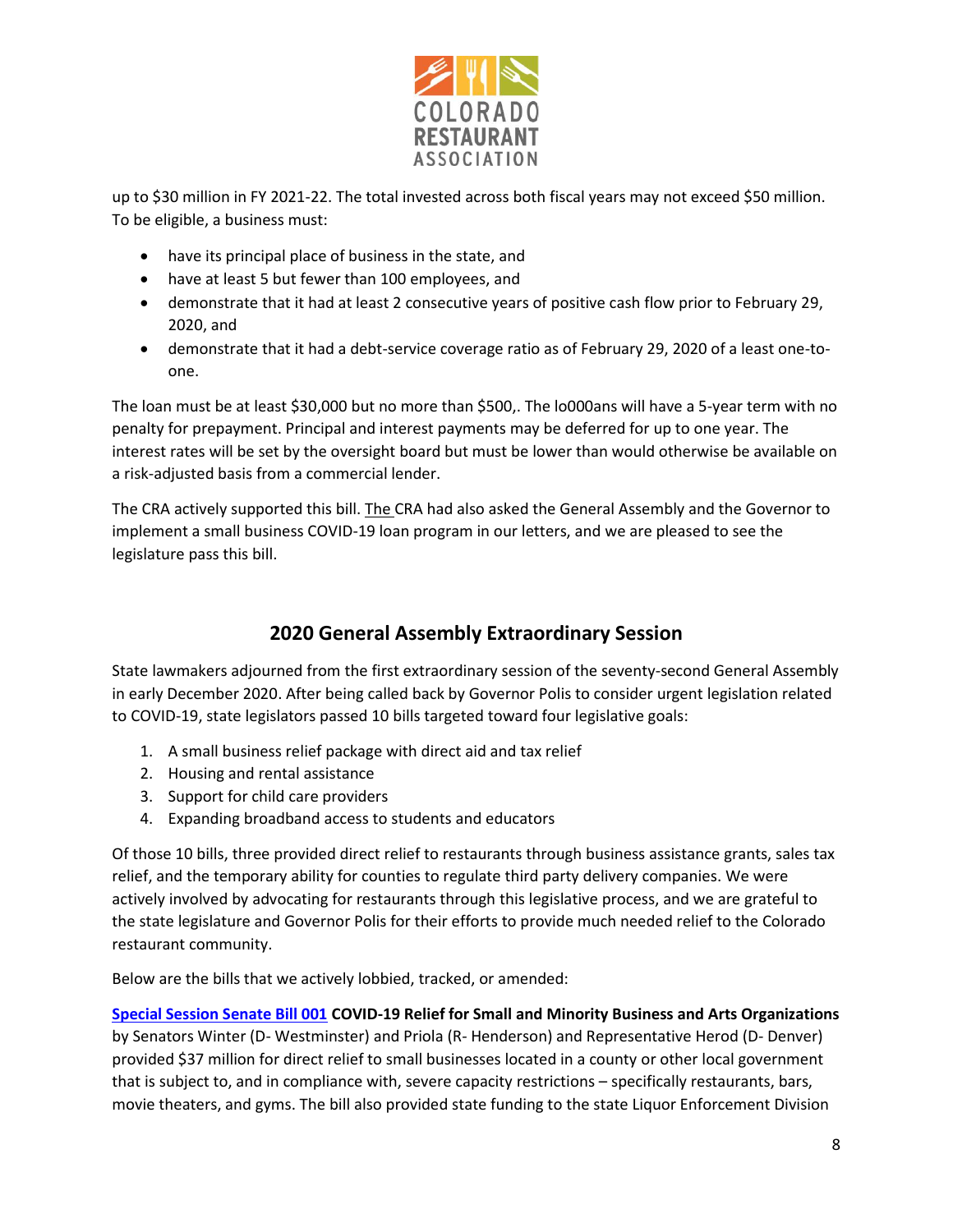

and the Department of Public Health and Environment in lieu of those agencies charging annual licensing fees to retail food establishments.

Eligible counties were those that demonstrated good-faith efforts to promote compliance with applicable executive and public health orders within the scope of its authority and in consideration of available resources, including engaging law enforcement to enforce executive and public health order violations, and did not adopt a local public health order that was less restrictive than the state public health orders unless the county has obtained a variance or other exemption. If a county was determined by the state to be ineligible based on the county's failure to meet the criteria of the public health guidelines or the county was unable to administer the relief program, eligible municipalities within the county were able participate in the relief program.

If an eligible municipality distributed relief payments to the eligible small businesses located within the geographical boundaries of the municipality, and has money remaining, the municipality could distribute relief payments to small businesses located in an unincorporated area of the county in which the municipality is located, and within a one-mile radius of the geographical boundaries of the municipality.

Restaurants who proved at least twenty percent revenue loss since March 26, 2020 due to public health restrictions were able to apply for financial relief through their local governments. Please note that this requirement did not apply to small businesses that began operating on or after January 1, 2020 and on or before March 26, 2020.

Depending on 2019 receipts, restaurants were eligible for funds ranging \$3,500 - \$7,000. The state also waived fees associated with retail food and liquor license renewals for one year.

#### *Restaurateurs were able to apply for these grant funds starting early January 2021.*

**[Special Session Senate Bill 003](https://leg.colorado.gov/bills/SB20B-003) Money for Energy Utility Bill Payment Assistance** by Senators Fields (D – Aurora) and Crowder (R – Alamosa County) and Representatives Duran (D – Wheatridge) and Landgraf (R – Fountain) directed \$5 million to the energy outreach Colorado low-income energy assistance fund.

Low-income households were eligible for direct utility bill payment assistance under this law, which supported industry employees experiencing temporary unemployment due to COVID-19.

**[Special Session Senate Bill 002](https://leg.colorado.gov/bills/SB20B-002) Housing and Direct COVID Emergency Assistance** by Senators Gonzales (D – Denver) and Holbert (R – Parker) and Representatives Exum (D – Colorado Springs) and Tipper (D – Lakewood) provided \$44.5 million to the housing development grant fund to provide emergency housing assistance to individuals and households who experienced financial need due to COVID-19. The bill also provided \$500,000 to the eviction legal defense fund to provide legal representation to tenants to resolve civil legal matters arising after March 1, 2020 concerning an eviction or impending evictions related to COVID-19.

Individuals experiencing housing insecurity due to COVID-19 became eligible for housing support and legal representation under this law, which supported industry employees experiencing temporary unemployment due to COVID-19.